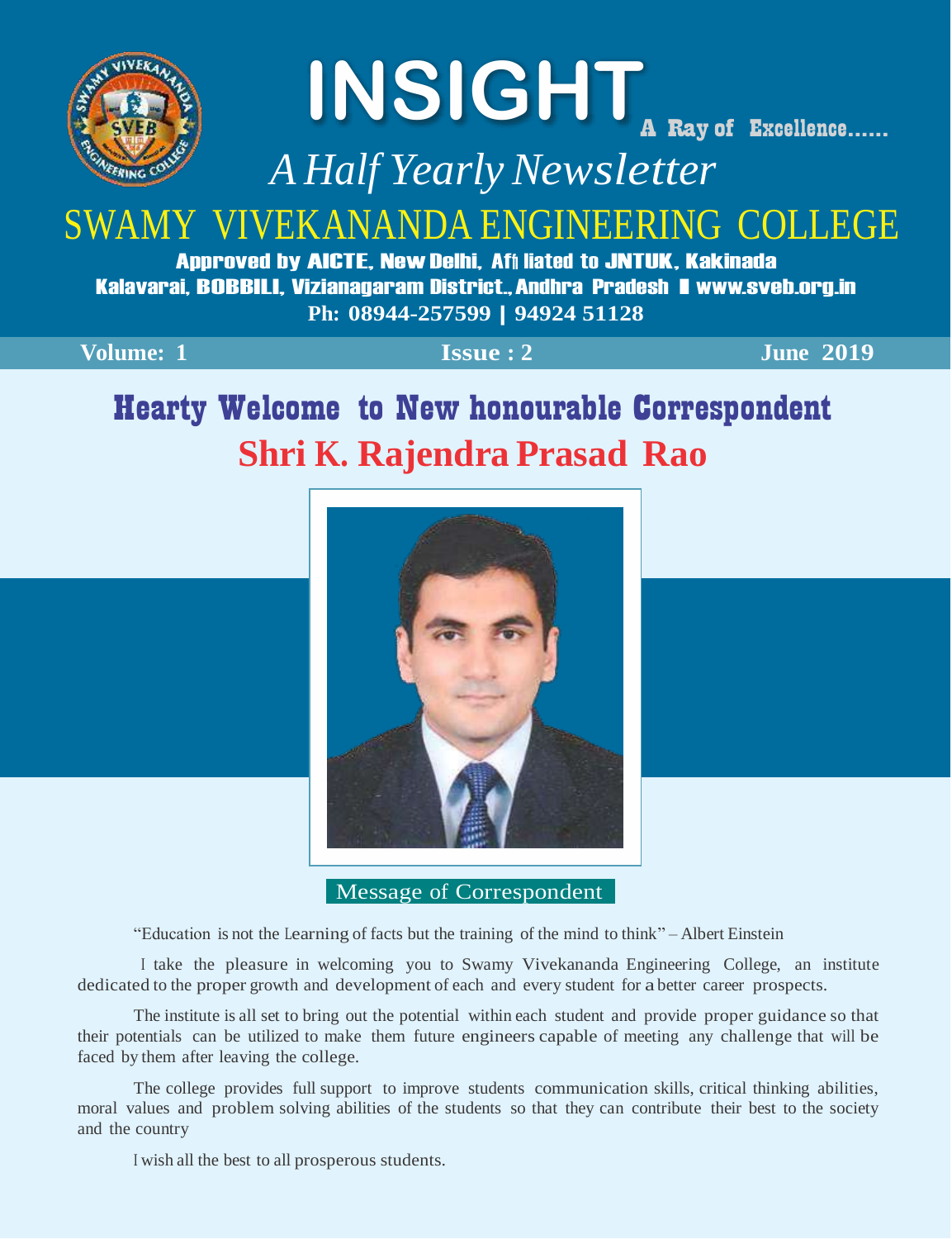#### Voice of Shri T. Bhaskara Rao

<sup>I</sup> wish a deep learning attitude be instilled into the minds of young Indians for a better nation desiring for a meticulous and inspiring generations ahead. The very basic elixir of a developing nation like us, besides food, shelter and health, it is indeed, a most inevitable need is to make our children build their minds with full of updated knowledge in technical domains. Global demand for the technological revolutions have made our group of directors to invoke a place here in rural place in order to enrich them towards better ways of life. This institution is one among our places where students mostly from agriculture families come and go as technological graduates for the next decades. Let's all together make our surroundings get inspired to make our generations be determined for future global needs and challenges.Jai Hind..!

Shri Tumula Bhaskara Rao Managing Trustee Sri Vinayaka Educational & Charitable Trust

## Voice of Shri T.N.S. Karthik

"How do we know.. What we do not know.. if it is not known..!" Being able to experience the world class education system, I see a lot of scarcity in global learning phenomenon. To be specific, here in rural India, the major challenge is to address the economic status of the families and conventional lifestyles of antique generations that are totally limiting the future of many teen lives just with their local conspiracies. Our institutions are here not only to address this critical shield of resistance to develop/change but also to take responsibility of motivating them to choose a broader and brighter path of educational career that would answer most of the future needs in advance in the form of Engineering lifestyle. We are well equipped with enriched academia and suitable infrastructure that would render major pie of the engineering culture into an understandable living option. We are committed for aforesaid vision to be materialised in every possible aspect of administration



Shri T.N.S. Karthik Trustee

within the known parameters. My hearty wishes to SVEC fraternity for choosing this place as <sup>Sri Vinayaka Educational & Charitable Trust</sup> their life phenomenon.

#### DIRECTOR'S MESSAGE

Our generation was not blessed with today's widest models of opportunities in terms of Technology, Food, Lifestyle, Transport, Education and many more. We had a wonderful chance to provide one of the best career options here in a rural place like Kalavarai, Bobbili, in a reachable proximity to many underdeveloped lives. We are here to provide the best chance to all the rural students to get a good engineering education for the betterment of their career despite of many financial adversities. I wish a good career for all.



Shri D. JAGANNADHAM Administrative Director

#### PRINCIPAL'S MESSAGE

In a timeline of massive shift of technology towards Artificial Intelligence i.e., Industry 4.0, where the machines are going to be the leaders and humans being the mentors for them , SVEC is surely a place to the engineering enthusiasts to get equipped with all the possible skills needed for the challenging change ahead. Here there is an ample room to learn and research the chosen domain of technology both in theoretical and practical ways. All the laboratories were finely ready for out of the curriculum practices also. Academia is capable enough to handle the thrust of students' thirst for knowing untapped ideas practically. Besides good infrastructure, location of SVEC enables a calm and peaceful arena for all the minds to work and enhance the quality of the work we do. There is a lot to be achieved and i wish this place be glorified with the national importance in a brief time. Dr. P. GOVINDA RAO



PRINCIPAL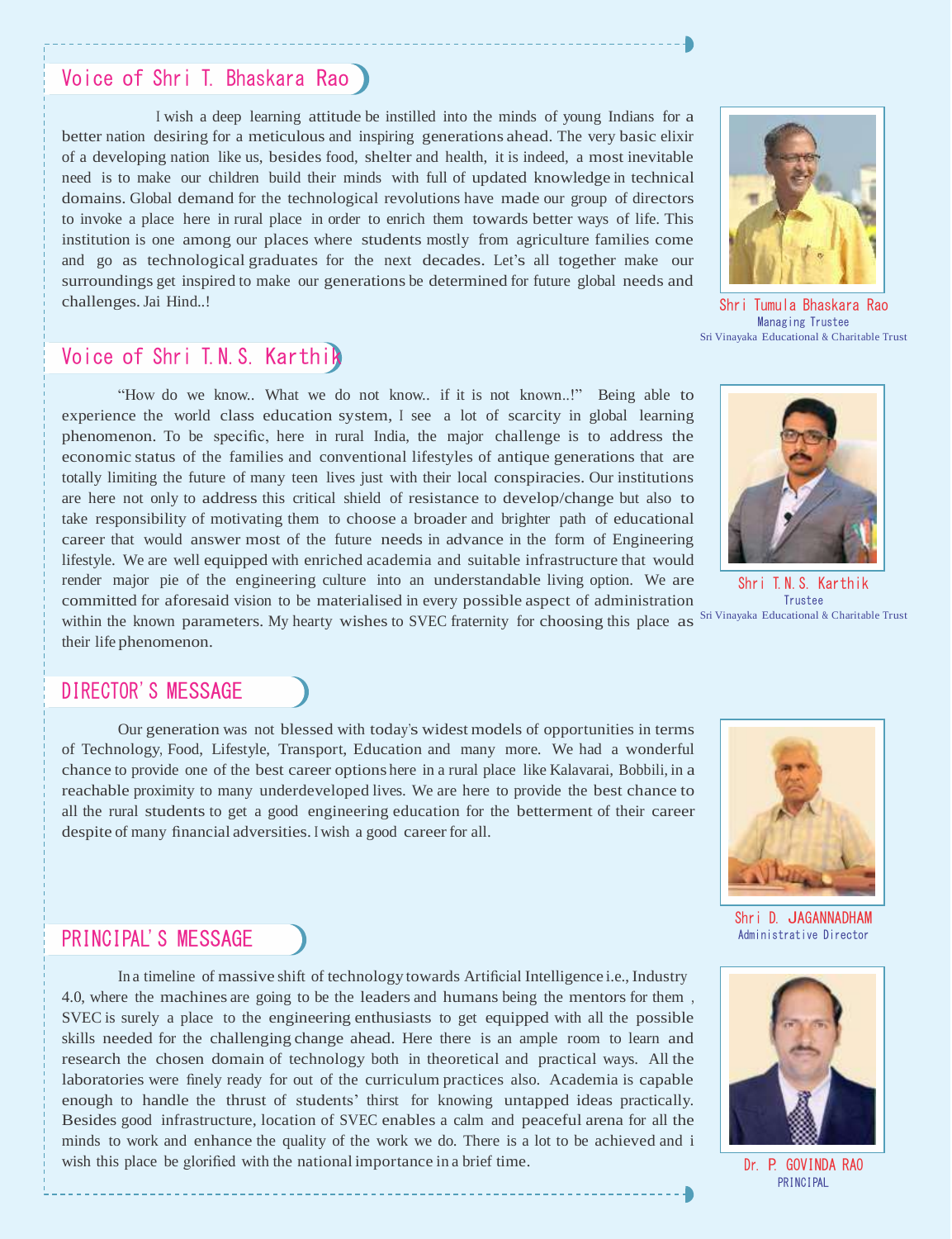#### Insight Newsletter Launch

A Half yearly Newsletter "INSIGHT" was launched by Shri T. Bhaskar Rao, AP State Finance Committee Member, Managing Trustee, SVEC, together with Shri D. Jagannadham Administrative, Director, SVEC, Dr. P. Govinda Rao, Principal, SVEC, Shri V. Govinda Rao, Vice-Principal, SVEC, Shri B. Tirupathi Naidu, Head' Humanities and Basic Sciences and Shri P. Ramesh,T.P.O., SVEC, on 29.11.2018.

#### SHE Teams – Women Empowerment

To empower women; to bring awareness of SHE Teams and to fight against the anti-social polarity in the society, Shri Gowthami Shali, S.P., Bobbili, has visited SVEC with her team and conducted a seminar on 01.012.2018.

#### ECE WORKSHOPS: FPGA - XILINX USING VIVADO

To nurture the E.C.E. graduating students at SVEC, A Two Day Workshop on FPGA Design Flow and Xilinx VIVADO was conducted in E.C.E., in coordination with SPIRE Software Solutions, Hyderabad. Shri Chiranjeevi, Sr.FPGA Engineer has delivered precious seminars and held hands-on sessions to third and final year ECE students on 22nd & 23rd February' 2019.

#### Computational Thinking & C Programming

To de ve lop e m ploya bility skills amongst the ECE Final and Third year students, "A Five Day workshop on Computational Thinking and C Programming Language" was conducted in collaboration with APSSDC during 05.03.2019 - 09.03.2019.









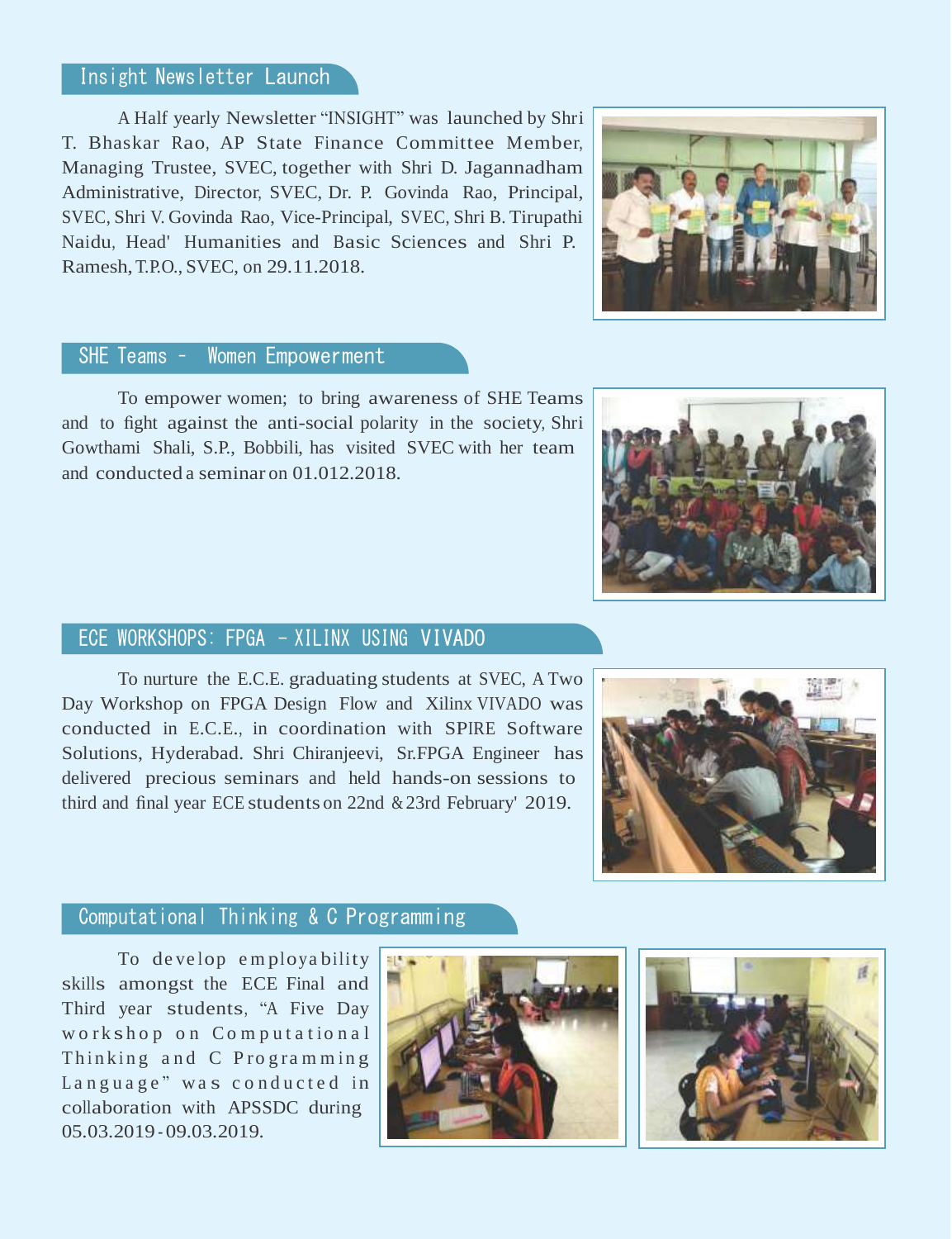#### EEE Workshop: Industrial Automation Using Scada

A two Day Workshop on SCADA was conducted on  $06.03.2019$  & 07.03.2019, in collaboration with Chinmaya Te chnologies, Hyderabad, in EEE department for Final and Third year students in-order to gear them up for industrial needs and improve their understandability for better placement. Resource Persona Mr. Somashekar, Senior Engineer.





#### Mechnical Workshop: Applications of NDT in Industrial Automation

Mechanical Final and Third year students were encouraged to participate in "A Two Day workshop on Applications and Non Destructive Testing in Industrial Sectors" to enable them towards industrial attitude and aware them with real time skills. This workshop was conducted in Mechanical department on 18th & 19th March'2019 with the co-operation from Spire Software Technologies, Hyderabad.

Resource Person Shri Durga Prasad and Srinivasa Rao Managing Director, SST, Hyd have graced their presence.

#### Soft Skills - Employability Practice

In collaboration with APITA, a soft skills development workshop was conducted for all the final year students of ECE, EEE, MECH and CIVIL, during 26.11.2018 & 27.11.2018. Resource person Shri Anagha has trained our studentsin various aspects of both Verbal and Non-Verbal Communication.





#### APITA – LAB VIEW

A Three Day Workshop on LAB View tool was conducted in SVEC during 11.03.2019 to 13.03.2019 in collaboration with APITA, for all the final year students of all branches.

Ms. Poojitha was the resource person and delivered many hours of theory with a inductive hands-on session followed.







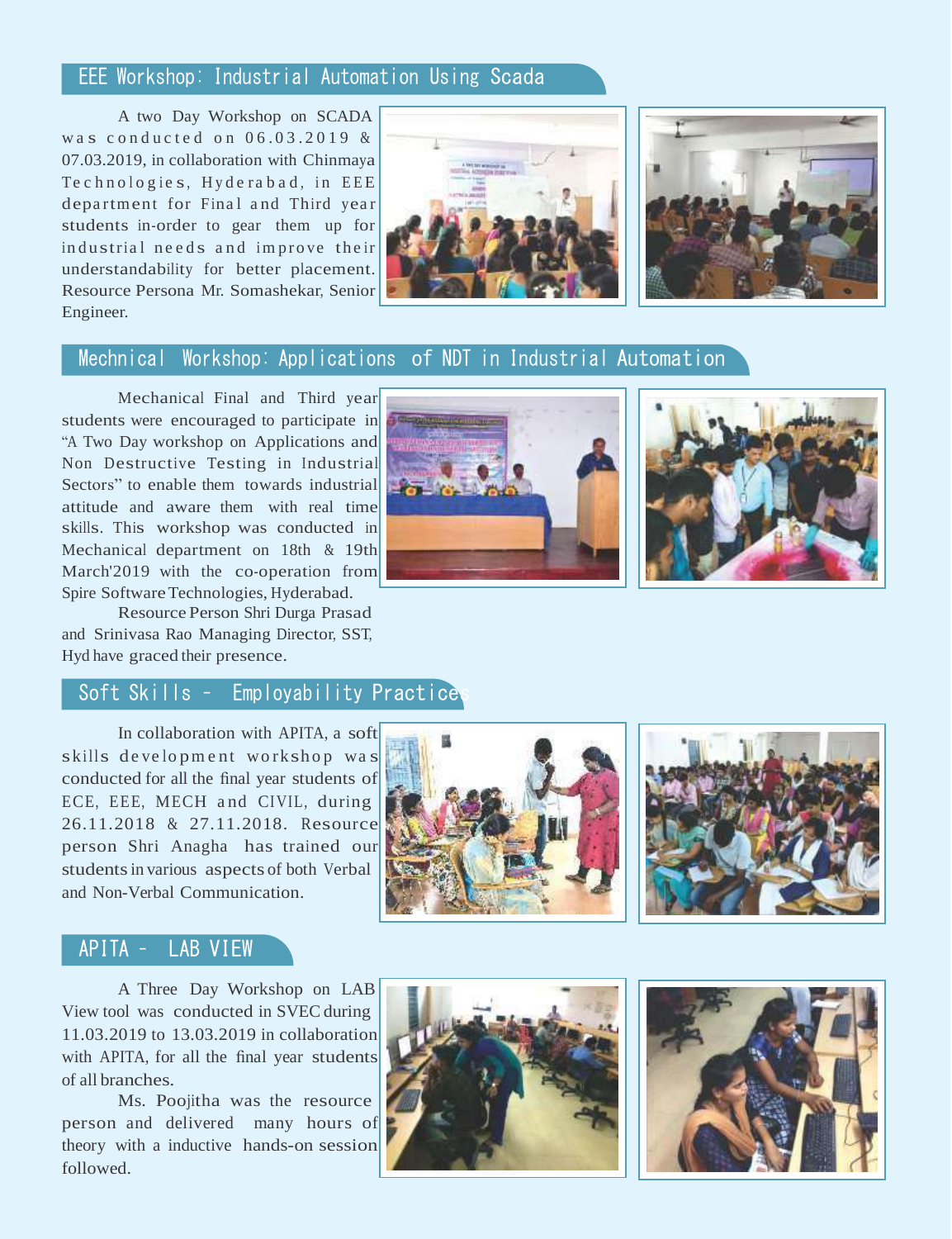## Quantitative Aptitude Sessions

A very interactive training session on Quantitative Aptitude was conducted for all the final year students in seminar Hall, SVEC on 06.12.2018 by Shri Ravi Teja, QA Trainer, Vizag.





#### **Industrial Visits - MECHINCAL Engineering**

An industrial visit was held to N.C.S. Sugars Factory, on 23.02.2019,for the Final year students of Mechanical Branch in SVEC.





#### **Industrial Visits - Electrical & Electronics Engineering**

A meticulous visit was held for final year students of EEE branch at Meters Maintenance unit at Nellimarla on 25.02.2019.



#### E-SUMMIT

An E-Summit was held in SVEC for motivating the young students to participate events conducted at various reputed institutes.



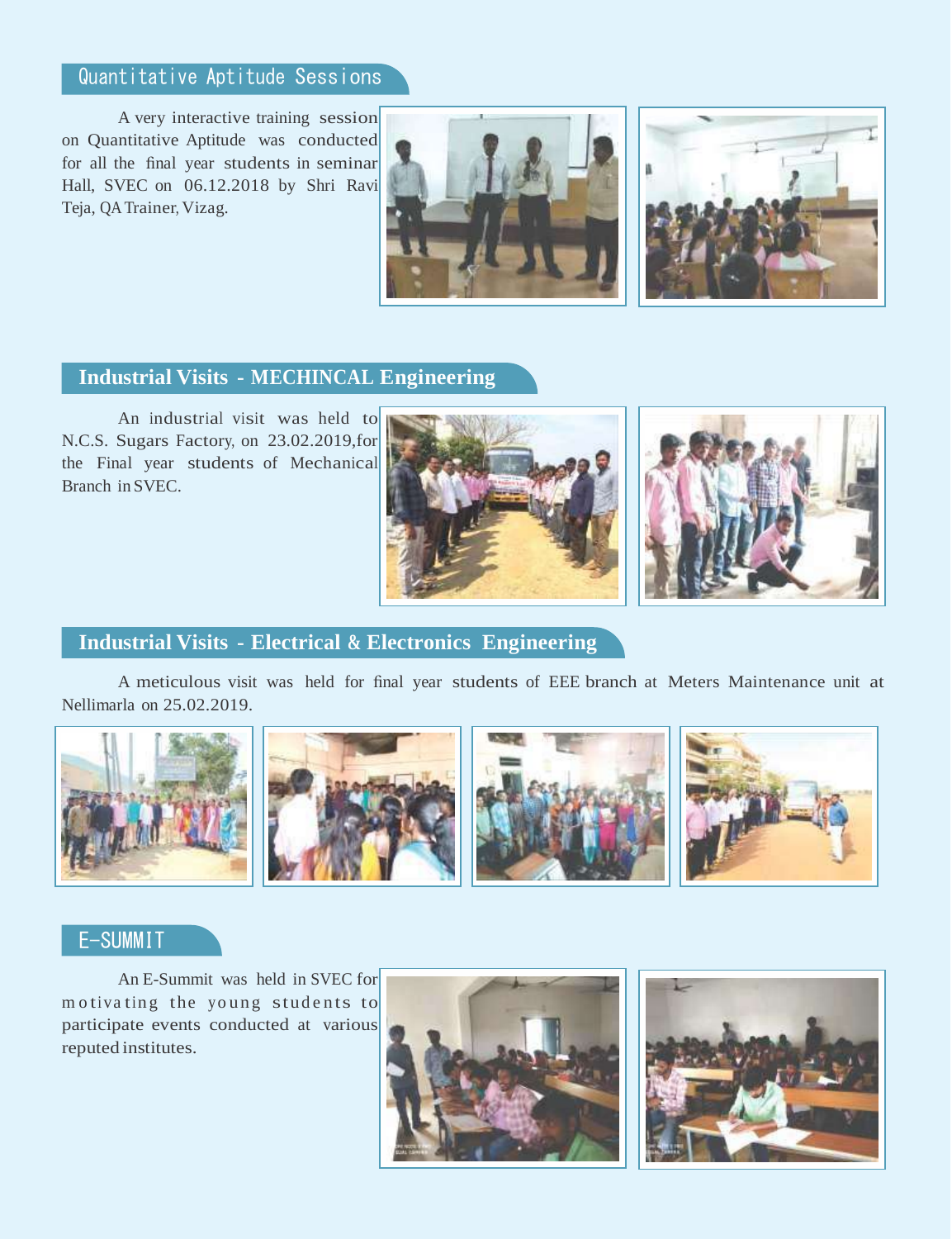#### WOMENS' DAY

It is our SVEB's tradition to respect and protect the women rights, that made us to celebrate Women's Day on 08.03.2019.



#### **NSS CAMP**

To bring righteous national spirit among the village communities around the college location, SVEC has geared up for NSS camp to promote voter registration and value of vote issue on 11.01.2019.





#### **Navy Job Awareness Programme**

Representatives from Manasa Jobs Academy have introduced a precious Navy life style to our students and motivated them for Indian Navy on 10.12.2018.





#### Patent Awareness Programme

Mr. Manoj and Daniel Novel have inspired the B.Tech students to boost their career opportunities through patent on 10.12.2018



#### Blood Donation Camp

Blood donation camp has been conducted at our SVEC campus on 27.02.2019.







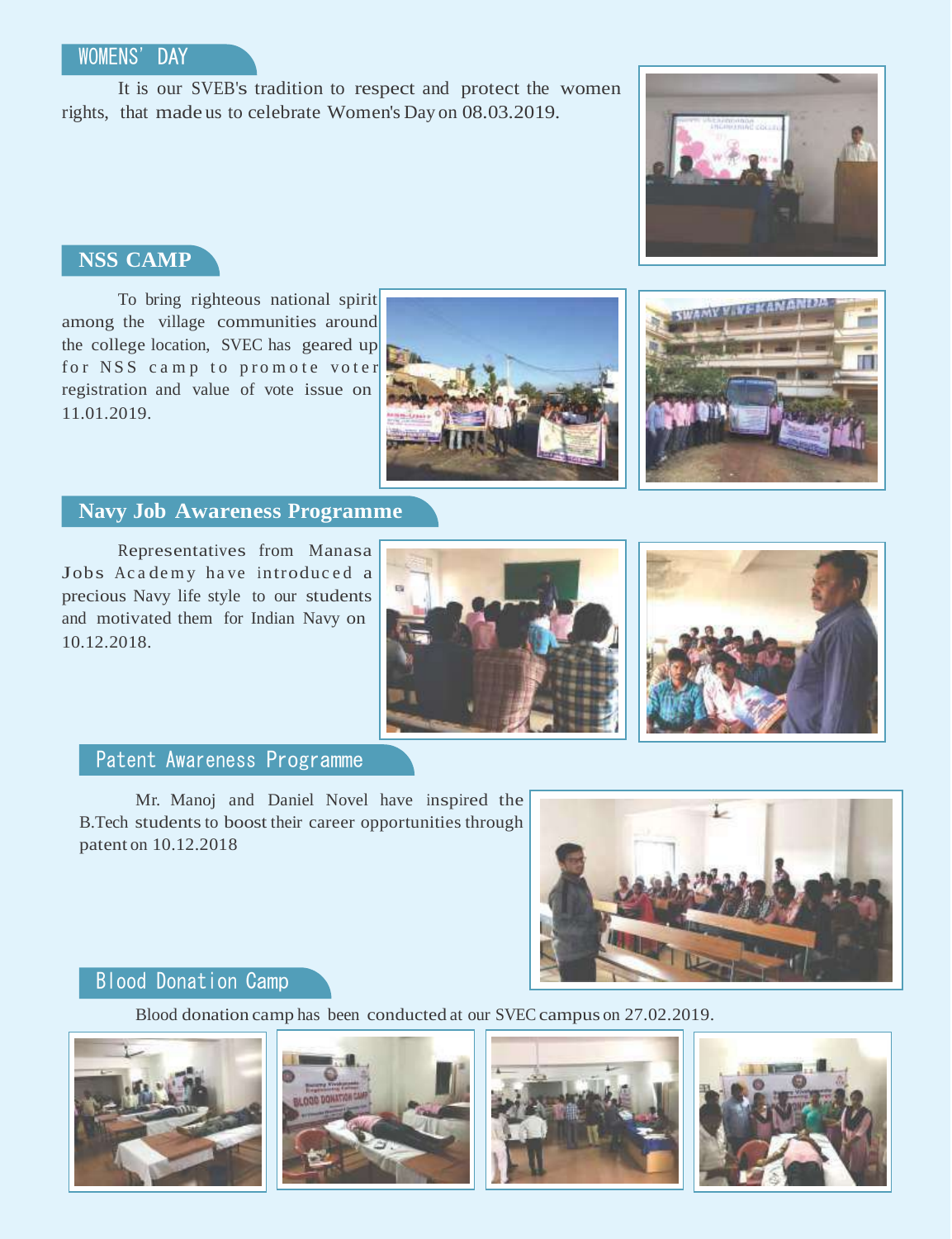### Online & Offline Entrance Test Centre - SVEC

SVEC has been extending its arm of service in accommodating many examinations in its campus for various online examination boards for the convenience of rural aspirants in and around Bobbili Mandal. Examinations like AP EAMCET, ECET, DEECET, TET, ICET, NTR Vidyonnathi, Group-II, Group-III, Steel plant Entrance Tests, APSLPRB etc. were being successfully conducted with state of art infrastructure available in computer labs. With full speed internet bandwidth facility and fully air conditioned labs, aspirants feel lucky to be participating in this centre.





#### Voter Enrollment Programme for Students



In a largest democratic country like us, every vote impacts the social ecology for shaping lives for many will full endeavours. Here in SVEC an awareness program was conducted to encourage the fundamental responsibility of every citizen to enrol in electoral rolls of India. All eligible students were stimulated to enrol without fail, as the officials made the procedure available in SVEC during a two day program.

#### Conferences - Workshops Page

- F Mr. R. Durga Prasad, Asst. Prof. Civil Engineering has Participated in <sup>a</sup> One day workshop on "Best practices on Flood Prevention, Protection and Mitigation" organised by GVP – Sitam on 29th Sept, 2018.
- F Chandan kumar, Asst. Prof. in Dept of E.E.E. has co-presented <sup>a</sup> research paper on "Enhancement of power quality in mono - crystalline pv cells" array – grid connected system using current controller" presented in IEEE INTERNATIONAL CONFERENCE during 07th-08th,Sept, 2018 in GRT Institute of technology, Tirunttani, Tamil Nadu.
- F K.V. Lavanya, Asst. Prof., Dept of Mechanical engineering Department has attended <sup>a</sup> FDP on "ADVANCES IN HYBRID POLYMER COMPSITE ENGINEERING AND APPLICATIONS" during 16th - 21st June, 2018 at ANITS
- F A. Narendra, Asst. Prof., Dept of Mechanical engineering has attended <sup>a</sup> FDP on "FACULTY KNOWLEDGE SHARING PROGRAM" during 18th JULY at IBS [ICFAI BUSINESS SCHOOL].
- F Y. Sathishkumar and V. Vivekanand, Assistant Professors, Dept Of E.C.E. have attended <sup>a</sup> one week FDP on "APPLICATIONS OF EMBEDDED SYATEMS TO INTERNET OF THINGS" during 16th APRIL-21 APRIL 2018 at LIET, Vizianagaram.
- F G. Krishna Rao and B.Jeevana Rao, Assistant Professors, Dept of E.C.E. have attended <sup>a</sup> one week FDP on "ANALOG IC DESIGN & VLSI AND FPGA SIGNAL PROCESSING" during 02nd to 07th MAY 2018.
- F CH. Vijayasree and G. Krishna Rao, Assistant Professors, Dept of E.C.E. have attended <sup>a</sup> three day Workshop on "ANALOG & DIGITAL VLSI DESIGN using Mentor Graphics " during 06th to 08th OCT2018 at GVPCEW, VSP
- F Vivekanand Vemakoti Asst.Prof. in Dept of E.C.E. has co-presented <sup>a</sup> research paper on "Enhancement of power quality in mono – crystalline pv cells" array – grid connected system using current controller" presented in IEEE INTERNATIONAL CONFERENCE from 07th-08th ,september,2018 in GRT Inst. of Tech. & Sciences, Tiruttani, Tamilnadu.

#### Editorial Board

Editor in Chief : Dr. P. Govinda Rao, M.Tech., Ph.D Principal, SVEC

- Content & Design: V. Vivekanand, M.Tech., (M.B.A.) Assistant Professor, E.C.E
- Mr. V. Govinda Rao, M.Tech., M.Sc.IT., (Ph.D), Vice Principal
- Mr. B. Tirupathi Naidu, M.Sc., (Ph.D), H.O.D. H & BS.
- Mr. K. **Vamsi Krishna**, M.Tech, H.O.D. Civil Dept.
- Mr. S. Rajesh, M.Tech, H.O.D. E.E.E., Dept.
- Mr. B. Bapi Raju, M.Tech, (Ph.D), H.O.D. Mechanical Dept.
- Mr. G. Sankara Rao, M.Tech, MISTE, IETE, H.O.D. E.C.E, Dept.
- Mr. G. Syam Kumar, Admin. Officer, SVEC
- Mr. P. Ramesh, T.P.O.